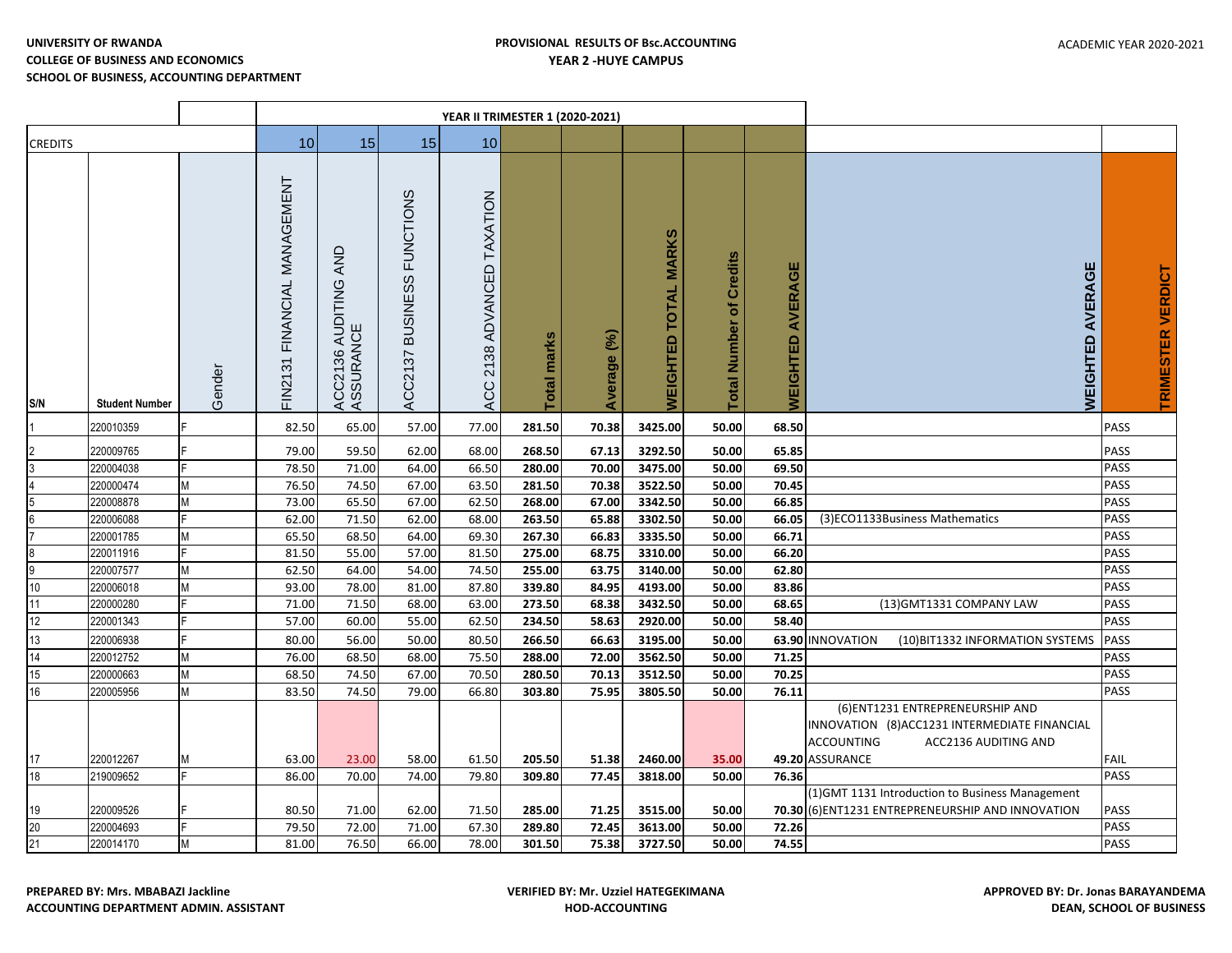**COLLEGE OF BUSINESS AND ECONOMICS SCHOOL OF BUSINESS, ACCOUNTING DEPARTMENT**

| 22       | 220002961              |   | 71.00          | 80.50          | 71.00          | 73.50          | 296.00           | 74.00          | 3717.50            | 50.00          | PASS<br>74.35                                                       |
|----------|------------------------|---|----------------|----------------|----------------|----------------|------------------|----------------|--------------------|----------------|---------------------------------------------------------------------|
| 23       | 220008047              |   | 58.50          | 71.00          | 67.00          | 72.00          | 268.50           | 67.13          | 3375.00            | 50.00          | PASS<br>67.50                                                       |
| 24       | 220002985              | M | 80.50          | 68.00          | 57.00          | 65.50          | 271.00           | 67.75          | 3335.00            | 50.00          | PASS<br>66.70<br>(3)ECO1133Business Mathematics                     |
|          |                        |   |                |                |                |                |                  |                |                    |                | (6) ENT1231 ENTREPRENEURSHIP AND                                    |
| 25       | 220000274              | M | 79.50          | 71.50          | 70.00          | 66.30          | 287.30           | 71.83          | 3580.50            | 50.00          | PASS<br>71.61 INNOVATION                                            |
|          |                        |   |                |                |                |                |                  |                |                    |                | (3)ECO1133Business Mathematics                                      |
| 26       | 220002987              | M | 62.50          | 65.50          | 54.00          | 60.00          | 242.00           | 60.50          | 3017.50            | 50.00          | PASS<br>60.35 (13) GMT1331 COMPANY LAW                              |
| 27       | 220011297              | M | 65.00          | 69.00          | 53.00          | 71.00          | 258.00           | 64.50          | 3190.00            | 50.00          | PASS<br>63.80                                                       |
| 28       | 220010987              |   | 79.50          | 74.50          | 69.00          | 76.50          | 299.50           | 74.88          | 3712.50            | 50.00          | PASS<br>74.25                                                       |
|          |                        |   |                |                |                |                |                  |                |                    |                | (5) BIT1232 INTRODUCTION TO INFORMATION                             |
| 29       | 220010989              |   | 77.50          | 73.50          | 58.00          | 66.00          | 275.00           | 68.75          | 3407.50            | 50.00          | 68.15 TECHNOLOGY<br>PASS                                            |
| 30       | 220002395              |   | 65.50          | 63.50          | 67.00          | 59.00          | 255.00           | 63.75          | 3202.50            | 50.00          | PASS<br>64.05                                                       |
| 31       | 220011268              | M | 82.00          | 71.00          | 65.00          | 69.50          | 287.50           | 71.88          | 3555.00            | 50.00          | PASS<br>71.10                                                       |
| 32       | 220009785              | Ė | 58.50          | 67.00          | 58.00          | 54.30          | 237.80           | 59.45          | 3003.00            | 50.00          | PASS<br>60.06 ACCOUNTING<br>(12) ACC1331 PRINCIPLES OF              |
| 33       | 220009939              | М | 51.00          | 53.00          | 52.00          | 76.50          | 232.50           | 58.13          | 2850.00            | 50.00          | 57.00 (10) BIT1332 INFORMATION SYSTEMS AND ELECTRONIC<br>PASS       |
| 34       | 220003027              | M | 78.50          | 75.50          | 56.00          | 60.00          | 270.00           | 67.50          | 3357.50            | 50.00          | PASS<br>67.15                                                       |
|          |                        |   |                |                |                |                |                  |                |                    |                | (6) ENT1231 ENTREPRENEURSHIP AND                                    |
|          |                        |   |                |                |                |                |                  |                |                    |                | INNOVATION (8) ACC1231 INTERMEDIATE FINANCIAL                       |
| 35       | 220008996              |   | 69.00          | 58.00          | 64.00          | 65.00          | 256.00           | 64.00          | 3170.00            | 50.00          | 63.40 ACCOUNTING<br>PASS                                            |
| 36       | 220009515              |   | 73.00          | 65.50          | 61.00          | 77.00          | 276.50           | 69.13          | 3397.50            | 50.00          | 67.95<br>PASS                                                       |
| 37       | 220004267              |   | 78.00          | 69.00          | 69.00          | 59.10          | 275.10           | 68.78          | 3441.00            | 50.00          | PASS<br>68.82                                                       |
|          |                        |   |                |                |                |                |                  |                |                    |                |                                                                     |
|          | 220018439              |   |                | 56.50          |                |                | 268.00           | 67.00          | 3277.50            | 50.00          | (5) BIT1232 INTRODUCTION TO INFORMATION<br>PASS<br>65.55 TECHNOLOGY |
| 38<br>39 | 220012621              |   | 85.50<br>60.00 | 62.50          | 63.00<br>50.00 | 63.00<br>68.50 | 241.00           | 60.25          | 2972.50            | 50.00          | PASS<br>59.45                                                       |
| 40       | 220013398              | M | 65.50          | 74.00          | 65.00          | 82.00          | 286.50           | 71.63          | 3560.00            | 50.00          | PASS<br>(13) GMT1331 COMPANY LAW<br>71.20                           |
|          |                        |   |                |                |                |                |                  |                |                    |                |                                                                     |
|          |                        |   |                |                |                |                |                  |                |                    |                | (1) GMT 1131 Introduction to Business Management                    |
| 42       | 220002226              | М | 85.50<br>67.50 | 76.00<br>79.00 | 72.00          | 80.00          | 313.50           | 78.38          | 3875.00            | 50.00          | 77.50 (13) GMT1331 COMPANY LAW<br>PASS                              |
|          | 220007417              |   |                |                | 65.00          | 68.00          | 279.50           | 69.88          | 3515.00            | 50.00          | PASS<br>70.30                                                       |
|          |                        |   |                |                |                |                |                  |                |                    |                | (8) ACC1231 INTERMEDIATE FINANCIAL                                  |
|          |                        |   |                |                |                |                |                  |                |                    |                | ACCOUNTING<br>(12) ACC1331 PRINCIPLES OF                            |
| 43       | 220000660              | M | 64.50          | 63.50          | 73.00          | 60.80          | 261.80           | 65.45          | 3300.50            | 50.00          | 66.01 TAXATION<br>PASS                                              |
|          |                        |   |                |                |                |                |                  |                |                    |                |                                                                     |
|          |                        |   |                |                |                |                |                  |                |                    |                | (3)ECO1133Business Mathematics<br>(8) ACC 1231                      |
| 45       | 220009883<br>219002629 | M | 70.50<br>81.50 | 63.00          | 65.00<br>72.00 | 54.00          | 252.50           | 63.13<br>73.65 | 3165.00<br>3603.50 | 50.00<br>50.00 | PASS<br>63.30 INTERMEDIATE FINANCIAL ACCOUNTING<br>PASS<br>72.07    |
| 46       | 220005279              |   | 78.00          | 59.50<br>68.00 | 64.00          | 81.60<br>58.80 | 294.60<br>268.80 | 67.20          |                    | 50.00          | PASS<br>66.96                                                       |
| 47       | 220005934              |   | 70.00          | 75.50          | 66.00          | 56.80          | 268.30           | 67.08          | 3348.00<br>3390.50 | 50.00          | PASS<br>67.81                                                       |
|          |                        |   |                |                |                |                |                  |                |                    |                | (3)ECO1133Business Mathematics                                      |
|          |                        |   |                |                |                |                |                  |                |                    |                | (11)<br>67.66 AST1337 BUSINESS STATISTICS<br>PASS                   |
| 48       | 220003428              |   | 76.00          | 70.00          | 61.00          | 65.80          | 272.80           | 68.20          | 3383.00            | 50.00          | PASS                                                                |
| 49       | 220000201              |   | 83.50          | 67.00          | 58.00          | 88.00          | 296.50           | 74.13          | 3590.00            | 50.00          | 71.80                                                               |
|          |                        |   |                |                |                |                |                  |                |                    |                | (6) ENT1231 ENTREPRENEURSHIP AND                                    |
| 50       | 220003828              |   | 81.50          | 61.50          | 72.00          | 69.30          | 284.30           | 71.08          | 3510.50            | 50.00          | 70.21 INNOVATION<br>PASS                                            |
| 51       | 220006232              |   | 74.50          | 68.50          | 64.00          | 59.50          | 266.50           | 66.63          | 3327.50            | 50.00          | 66.55<br>PASS                                                       |
| 52       | 220006345              | M | 77.50          | 77.50          | 68.00          | 69.50          | 292.50           | 73.13          | 3652.50            | 50.00          | PASS<br>73.05                                                       |
| 53       | 220009911              |   | 77.00          | 73.50          | 72.00          | 73.00          | 295.50           | 73.88          | 3682.50            | 50.00          | PASS<br>73.65                                                       |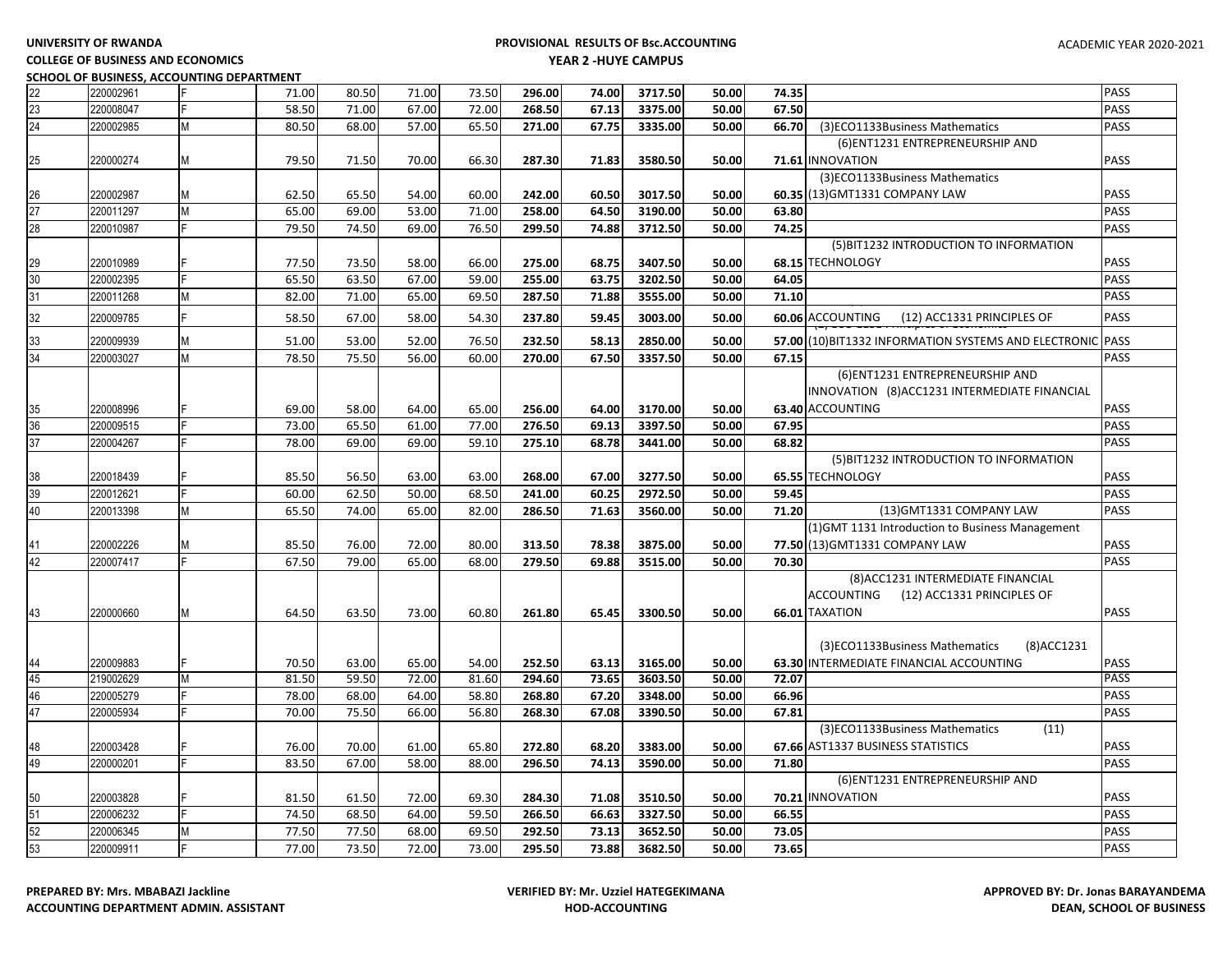**UNIVERSITY OF RWANDA** 

# **PROVISIONAL RESULTS OF Bsc.ACCOUNTING YEAR 2 -HUYE CAMPUS**

**COLLEGE OF BUSINESS AND ECONOMICS**

**SCHOOL OF BUSINESS, ACCOUNTING DEPARTMENT**

|    |           |   |       |       |       |       |        |       |         |       |       | (5) BIT1232 INTRODUCTION TO INFORMATION                |             |
|----|-----------|---|-------|-------|-------|-------|--------|-------|---------|-------|-------|--------------------------------------------------------|-------------|
| 54 | 220015817 |   | 88.50 | 68.50 | 71.00 | 76.50 | 304.50 | 76.13 | 3742.50 | 50.00 |       | 74.85 TECHNOLOGY                                       | PASS        |
| 55 | 220010223 |   | 81.50 | 74.00 | 83.00 | 58.00 | 296.50 | 74.13 | 3750.00 | 50.00 | 75.00 |                                                        | PASS        |
|    |           |   |       |       |       |       |        |       |         |       |       |                                                        |             |
|    |           |   |       |       |       |       |        |       |         |       |       | (3) ECO1133 Business Mathematics<br>(8)ACC1231         |             |
| 56 | 220009291 | М | 65.00 | 65.00 | 60.00 | 70.00 | 260.00 | 65.00 | 3225.00 | 50.00 |       | 64.50 INTERMEDIATE FINANCIAL ACCOUNTING                | <b>PASS</b> |
| 57 | 219003458 |   | 64.00 | 67.00 | 56.00 | 76.80 | 263.80 | 65.95 | 3253.00 | 50.00 | 65.06 |                                                        | PASS        |
| 58 | 220004843 |   | 88.00 | 75.00 | 66.00 | 83.80 | 312.80 | 78.20 | 3833.00 | 50.00 | 76.66 |                                                        | PASS        |
| 59 | 219013154 |   | 80.00 | 68.50 | 68.00 | 90.30 | 306.80 | 76.70 | 3750.50 | 50.00 | 75.01 |                                                        | PASS        |
| 60 | 220008789 |   | 76.50 | 73.00 | 63.00 | 67.50 | 280.00 | 70.00 | 3480.00 | 50.00 | 69.60 |                                                        | PASS        |
| 61 | 220006349 |   | 63.50 | 70.50 | 51.00 | 54.30 | 239.30 | 59.83 | 3000.50 | 50.00 | 60.01 |                                                        | PASS        |
| 62 | 220000523 | M | 74.00 | 76.00 | 69.00 | 75.50 | 294.50 | 73.63 | 3670.00 | 50.00 | 73.40 |                                                        | PASS        |
|    |           |   |       |       |       |       |        |       |         |       |       | (6) ENT1231 ENTREPRENEURSHIP AND                       |             |
| 63 | 220011462 | Μ | 92.50 | 77.00 | 76.00 | 86.50 | 332.00 | 83.00 | 4085.00 | 50.00 |       | 81.70 INNOVATION                                       | PASS        |
| 64 | 220004683 |   | 73.50 | 65.50 | 63.00 | 60.30 | 262.30 | 65.58 | 3265.50 | 50.00 | 65.31 |                                                        | <b>PASS</b> |
| 65 | 220000311 |   | 79.00 | 67.50 | 63.00 | 52.00 | 261.50 | 65.38 | 3267.50 | 50.00 | 65.35 | (3)ECO1133Business Mathematics                         | PASS        |
| 66 | 218008253 | M | 75.00 | 80.00 | 63.00 | 67.60 | 285.60 | 71.40 | 3571.00 | 50.00 | 71.42 |                                                        | PASS        |
| 67 | 220002180 |   | 79.50 | 71.00 | 67.00 | 58.60 | 276.10 | 69.03 | 3451.00 | 50.00 | 69.02 |                                                        | PASS        |
| 68 | 220000952 |   | 71.00 | 70.00 | 65.00 | 70.00 | 276.00 | 69.00 | 3435.00 | 50.00 | 68.70 |                                                        | PASS        |
| 69 | 220006374 | М | 84.50 | 77.00 | 70.00 | 81.00 | 312.50 | 78.13 | 3860.00 | 50.00 | 77.20 |                                                        | PASS        |
| 70 | 220000608 | M | 87.50 | 75.00 | 71.00 | 75.50 | 309.00 | 77.25 | 3820.00 | 50.00 | 76.40 |                                                        | PASS        |
| 71 | 220006351 |   | 81.00 | 73.50 | 66.00 | 57.00 | 277.50 | 69.38 | 3472.50 | 50.00 | 69.45 |                                                        | PASS        |
| 72 | 220000316 | M | 59.00 | 76.00 | 69.00 | 63.80 | 267.80 | 66.95 | 3403.00 | 50.00 | 68.06 |                                                        | PASS        |
| 73 | 220009453 |   | 79.00 | 70.50 | 57.00 | 78.00 | 284.50 | 71.13 | 3482.50 | 50.00 | 69.65 |                                                        | PASS        |
| 74 | 220001738 |   | 81.00 | 73.00 | 77.00 | 83.30 | 314.30 | 78.58 | 3893.00 | 50.00 | 77.86 |                                                        | PASS        |
| 75 | 220008410 |   | 73.00 | 68.00 | 63.00 | 55.50 | 259.50 | 64.88 | 3250.00 | 50.00 | 65.00 |                                                        | PASS        |
| 76 | 220008380 |   | 87.00 | 62.50 | 70.00 | 73.00 | 292.50 | 73.13 | 3587.50 | 50.00 |       | 71.75 (1) GMT 1131 Introduction to Business Management | <b>PASS</b> |
| 77 | 220009685 |   | 86.50 | 63.50 | 60.00 | 72.50 | 282.50 | 70.63 | 3442.50 | 50.00 | 68.85 |                                                        | PASS        |
| 78 | 220001909 |   | 60.50 | 67.00 | 69.00 | 62.00 | 258.50 | 64.63 | 3265.00 | 50.00 | 65.30 |                                                        | <b>PASS</b> |
|    |           |   |       |       |       |       |        |       |         |       |       | (5) BIT1232 INTRODUCTION TO INFORMATION                |             |
| 79 | 220011433 |   | 73.00 | 59.00 | 55.00 | 70.50 | 257.50 | 64.38 | 3145.00 | 50.00 |       | 62.90 TECHNOLOGY                                       | PASS        |
| 80 | 220010357 |   | 81.50 | 64.00 | 59.00 | 63.00 | 267.50 | 66.88 | 3290.00 | 50.00 | 65.80 |                                                        | PASS        |
| 81 | 220011042 |   | 57.50 | 62.00 | 51.00 | 61.00 | 231.50 | 57.88 | 2880.00 | 50.00 | 57.60 |                                                        | PASS        |
|    |           |   |       |       |       |       |        |       |         |       |       | (10) BIT1332 INFORMATION SYSTEMS AND                   |             |
|    |           |   |       |       |       |       |        |       |         |       |       | ELECTRONIC BUSINESS (12) ACC1331 PRINCIPLES OF         |             |
| 82 | 220008395 |   | 84.00 | 61.50 | 57.00 | 79.00 | 281.50 | 70.38 | 3407.50 | 50.00 |       | 68.15 TAXATION                                         | PASS        |
| 83 | 220002308 |   | 77.00 | 67.50 | 62.00 | 64.50 | 271.00 | 67.75 | 3357.50 | 50.00 | 67.15 |                                                        | PASS        |
| 84 | 220010349 |   | 77.50 | 63.50 | 60.00 | 65.00 | 266.00 | 66.50 | 3277.50 | 50.00 | 65.55 |                                                        | PASS        |
| 85 | 220008585 |   | 83.00 | 66.00 | 52.00 | 81.50 | 282.50 | 70.63 | 3415.00 | 50.00 | 68.30 |                                                        | PASS        |
| 86 | 220002004 |   | 80.50 | 72.00 | 71.00 | 84.00 | 307.50 | 76.88 | 3790.00 | 50.00 | 75.80 |                                                        | PASS        |
| 87 | 220002326 |   | 73.50 | 67.50 | 65.00 | 67.50 | 273.50 | 68.38 | 3397.50 | 50.00 | 67.95 |                                                        | PASS        |
| 88 | 220006419 |   | 72.00 | 65.00 | 60.00 | 61.00 | 258.00 | 64.50 | 3205.00 | 50.00 | 64.10 |                                                        | PASS        |
| 89 | 220009208 |   | 64.50 | 65.00 | 57.00 | 68.50 | 255.00 | 63.75 | 3160.00 | 50.00 | 63.20 |                                                        | PASS        |
| 90 | 220001281 |   | 72.50 | 73.00 | 74.00 | 84.80 | 304.30 | 76.08 | 3778.00 | 50.00 | 75.56 |                                                        | PASS        |
| 91 | 220001528 |   | 59.00 | 66.50 | 63.00 | 80.80 | 269.30 | 67.33 | 3340.50 | 50.00 | 66.81 |                                                        | PASS        |
| 92 | 220014252 | M | 75.50 | 64.50 | 61.00 | 66.50 | 267.50 | 66.88 | 3302.50 | 50.00 | 66.05 |                                                        | PASS        |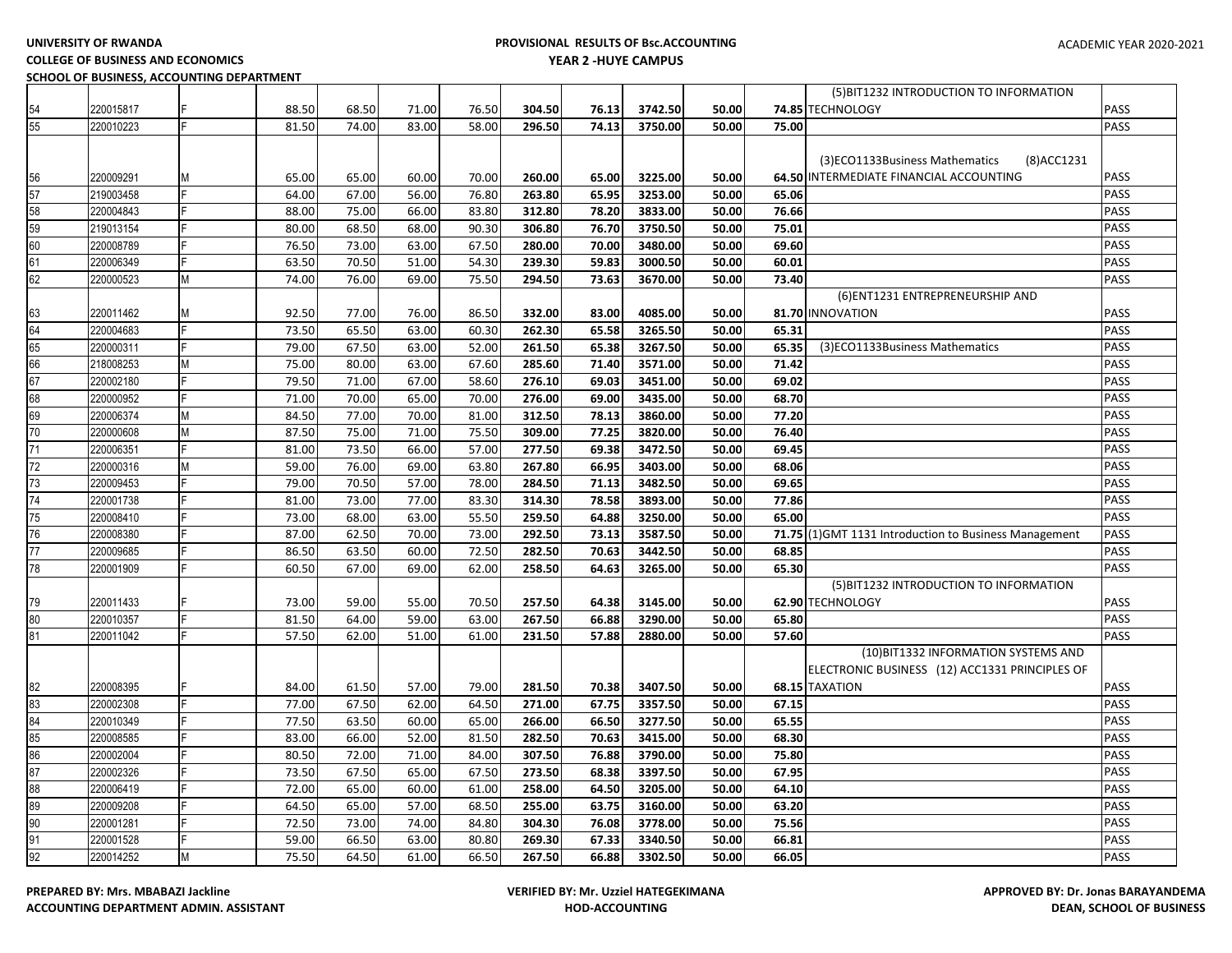#### **COLLEGE OF BUSINESS AND ECONOMICS SCHOOL OF BUSINESS, ACCOUNTING DEPARTMENT**

| 93  | 220005164 | M | 68.50 | 69.00 | 63.00 | 63.80 | 264.30 | 66.08 | 3303.00 | 50.00 | 66.06 |                                                                                                                                         | PASS |
|-----|-----------|---|-------|-------|-------|-------|--------|-------|---------|-------|-------|-----------------------------------------------------------------------------------------------------------------------------------------|------|
| 94  | 220005995 | M | 85.00 | 57.00 | 63.00 | 72.80 | 277.80 | 69.45 | 3378.00 | 50.00 | 67.56 |                                                                                                                                         | PASS |
| 95  | 220008503 | F | 89.00 | 72.00 | 80.00 | 86.00 | 327.00 | 81.75 | 4030.00 | 50.00 | 80.60 |                                                                                                                                         | PASS |
| 96  | 220002680 |   | 89.00 | 73.50 | 75.00 | 90.50 | 328.00 | 82.00 | 4022.50 | 50.00 | 80.45 |                                                                                                                                         | PASS |
| 97  | 220008302 |   | 70.50 | 59.00 | 56.00 | 53.80 | 239.30 | 59.83 | 2968.00 | 50.00 | 59.36 |                                                                                                                                         | PASS |
| 98  | 220007443 |   | 82.50 | 79.00 | 66.00 | 93.00 | 320.50 | 80.13 | 3930.00 | 50.00 | 78.60 |                                                                                                                                         | PASS |
| 99  | 220007647 |   | 73.50 | 54.00 | 57.00 | 59.60 | 244.10 | 61.03 | 2996.00 | 50.00 | 59.92 |                                                                                                                                         | PASS |
| 100 | 220000471 | М | 82.00 | 68.00 | 70.00 | 60.50 | 280.50 | 70.13 | 3495.00 | 50.00 | 69.90 |                                                                                                                                         | PASS |
| 101 | 220010584 |   | 68.50 | 65.00 | 61.00 | 64.00 | 258.50 | 64.63 | 3215.00 | 50.00 | 64.30 |                                                                                                                                         | PASS |
| 102 | 220007315 | M | 64.50 | 50.50 | 60.00 | 72.00 | 247.00 | 61.75 | 3022.50 | 50.00 |       | 60.45 (1) GMT 1131 Introduction to Business Management                                                                                  | PASS |
| 103 | 220003689 | М | 55.00 | 72.00 | 57.00 | 52.50 | 236.50 | 59.13 | 3010.00 | 50.00 |       | (3)ECO1133Business Mathematics<br>(10) BIT1332 INFORMATION SYSTEMS AND ELECTRONIC<br>60.20 BUSINESS (12) ACC1331 PRINCIPLES OF TAXATION | PASS |
|     |           |   |       |       |       |       |        |       |         |       |       | (6) ENT1231 ENTREPRENEURSHIP AND                                                                                                        |      |
| 104 | 220015840 | М | 73.00 | 68.50 | 69.00 | 83.00 | 293.50 | 73.38 | 3622.50 | 50.00 |       | 72.45 INNOVATION                                                                                                                        | PASS |
| 105 | 219008979 | M | 88.00 | 69.50 | 63.00 | 88.80 | 309.30 | 77.33 | 3755.50 | 50.00 | 75.11 |                                                                                                                                         | PASS |
| 106 | 220002298 | M | 40.50 | 71.50 | 56.00 | 73.30 | 241.30 | 60.33 | 3050.50 | 40.00 | 61.01 | FIN2131 FINANCIAL MANAGEMENT                                                                                                            | FAIL |
| 107 | 220012799 | М | 81.50 | 67.50 | 62.00 | 72.00 | 283.00 | 70.75 | 3477.50 | 50.00 | 69.55 | (12) ACC1331 PRINCIPLES OF TAXATION                                                                                                     | PASS |
| 108 | 220012996 |   | 63.50 | 58.50 | 50.00 | 76.50 | 248.50 | 62.13 | 3027.50 | 50.00 | 60.55 | (13) GMT1331 COMPANY LAW                                                                                                                | PASS |
|     |           |   |       |       |       |       |        |       |         |       |       | ACCOUNTING (10) BIT1332 INFORMATION SYSTEMS                                                                                             |      |
| 109 | 220011526 |   | 76.50 | 61.50 | 56.00 | 74.00 | 268.00 | 67.00 | 3267.50 | 50.00 |       | 65.35 AND ELECTRONIC BUSINESS                                                                                                           | PASS |
| 110 | 220004660 | E | 68.50 | 70.50 | 57.00 | 65.60 | 261.60 | 65.40 | 3253.50 | 50.00 | 65.07 | (2) ECO 1131 Principles of Economics                                                                                                    | PASS |
| 111 | 220015525 |   | 85.50 | 70.00 | 68.00 | 55.50 | 279.00 | 69.75 | 3480.00 | 50.00 | 69.60 |                                                                                                                                         | PASS |
| 112 | 220000301 | M | 88.00 | 71.00 | 65.00 | 64.00 | 288.00 | 72.00 | 3560.00 | 50.00 | 71.20 |                                                                                                                                         | PASS |
| 113 | 220001868 | M | 59.00 | 71.00 | 58.00 | 53.00 | 241.00 | 60.25 | 3055.00 | 50.00 | 61.10 | (3)ECO1133Business Mathematics                                                                                                          | PASS |
| 114 | 220002946 | M | 74.00 | 76.00 | 70.00 | 81.50 | 301.50 | 75.38 | 3745.00 | 50.00 | 74.90 |                                                                                                                                         | PASS |
| 115 | 220008164 |   | 66.00 | 59.50 | 55.00 | 69.00 | 249.50 | 62.38 | 3067.50 | 50.00 | 61.35 |                                                                                                                                         | PASS |
| 116 | 220011957 |   | 83.00 | 76.00 | 74.00 | 67.00 | 300.00 | 75.00 | 3750.00 | 50.00 | 75.00 |                                                                                                                                         | PASS |
| 117 | 220006036 |   | 78.50 | 65.50 | 77.00 | 83.80 | 304.80 | 76.20 | 3760.50 | 50.00 | 75.21 |                                                                                                                                         | PASS |
| 118 | 220000553 |   | 73.50 | 62.50 | 59.00 | 56.80 | 251.80 | 62.95 | 3125.50 | 50.00 | 62.51 |                                                                                                                                         | PASS |
| 119 | 220003671 |   | 79.00 | 70.00 | 67.00 | 67.30 | 283.30 | 70.83 | 3518.00 | 50.00 | 70.36 |                                                                                                                                         | PASS |
| 120 | 220003472 | M | 78.50 | 69.50 | 74.00 | 69.80 | 291.80 | 72.95 | 3635.50 | 50.00 | 72.71 |                                                                                                                                         | PASS |
| 121 | 220005790 |   | 56.00 | 67.00 | 65.00 | 65.10 | 253.10 | 63.28 | 3191.00 | 50.00 |       | (5) BIT1232 INTRODUCTION TO INFORMATION<br>TECHNOLOGY (6)ENT1231 ENTREPRENEURSHIP AND<br>63.82 INNOVATION                               | PASS |
| 122 | 220008387 | E | 63.00 | 60.00 | 58.00 | 71.00 | 252.00 | 63.00 | 3110.00 | 50.00 | 62.20 |                                                                                                                                         | PASS |
| 123 | 220002037 | M | 74.00 | 73.50 | 63.00 | 71.30 | 281.80 | 70.45 | 3500.50 | 50.00 | 70.01 |                                                                                                                                         | PASS |
| 124 | 220005869 | M | 76.00 | 70.00 | 58.00 | 63.30 | 267.30 | 66.83 | 3313.00 | 50.00 | 66.26 |                                                                                                                                         | PASS |
| 125 | 220014443 | E | 72.00 | 72.00 | 58.00 | 50.50 | 252.50 | 63.13 | 3175.00 | 50.00 | 63.50 | (3)ECO1133Business Mathematics                                                                                                          | PASS |
| 126 | 220014898 |   | 79.50 | 73.00 | 68.00 | 76.50 | 297.00 | 74.25 | 3675.00 | 50.00 | 73.50 |                                                                                                                                         | PASS |
| 127 | 219009152 | M | 87.50 | 72.00 | 70.00 | 93.00 | 322.50 | 80.63 | 3935.00 | 50.00 | 78.70 |                                                                                                                                         | PASS |
| 128 | 220004981 | M | 72.00 | 72.00 | 76.00 | 58.10 | 278.10 | 69.53 | 3521.00 | 50.00 | 70.42 |                                                                                                                                         | PASS |
| 129 | 220009541 | M | 86.00 | 73.00 | 73.00 | 80.50 | 312.50 | 78.13 | 3855.00 | 50.00 | 77.10 |                                                                                                                                         | PASS |
| 130 | 220010217 | M | 90.50 | 77.50 | 79.00 | 94.00 | 341.00 | 85.25 | 4192.50 | 50.00 | 83.85 |                                                                                                                                         | PASS |
| 131 | 220002145 | M | 55.00 | 73.00 | 70.00 | 76.80 | 274.80 | 68.70 | 3463.00 | 50.00 | 69.26 |                                                                                                                                         | PASS |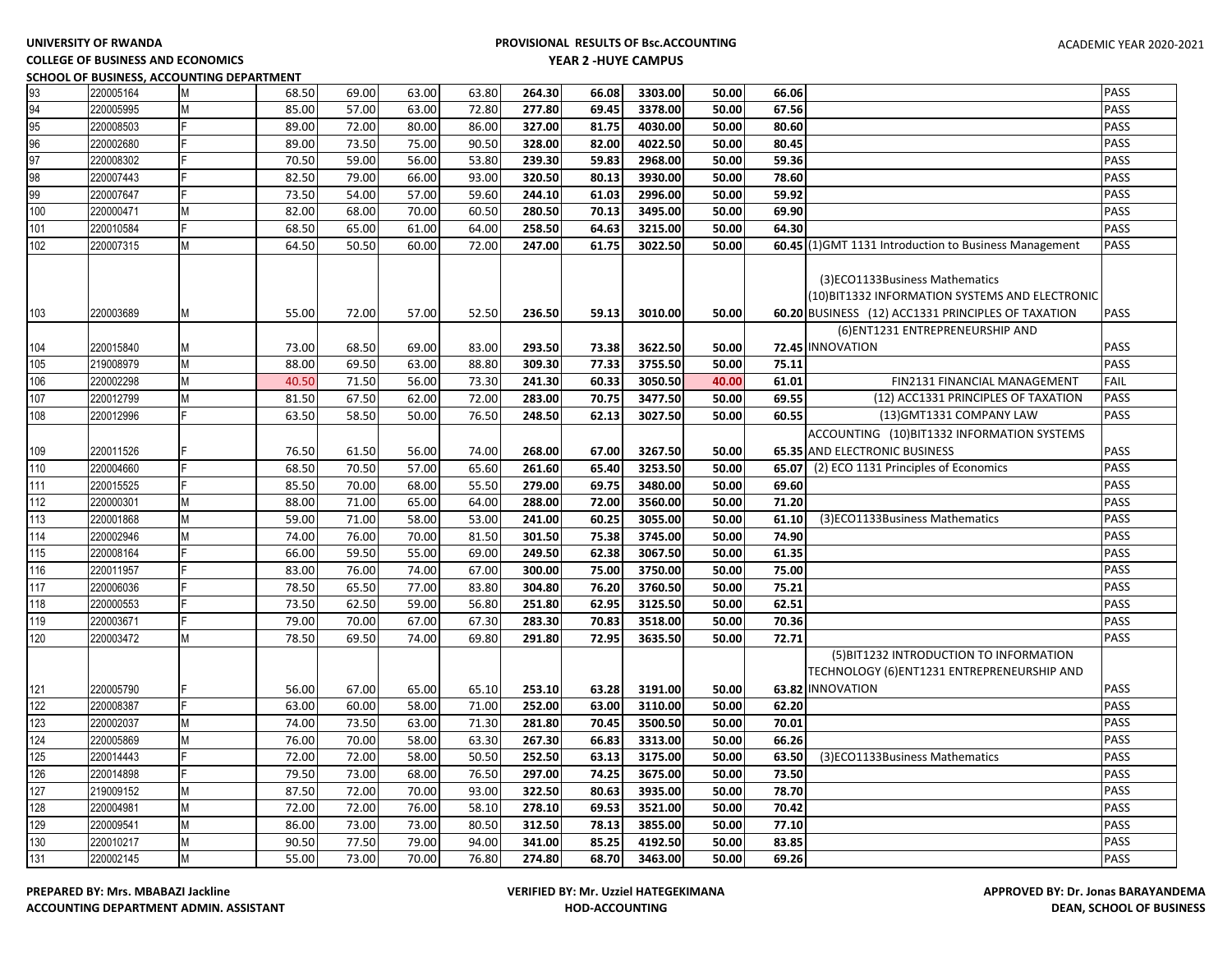# **COLLEGE OF BUSINESS AND ECONOMICS**

|     |           | SCHOOL OF BUSINESS, ACCOUNTING DEPARTMENT |       |       |       |       |        |       |         |       |       |                                                            |             |
|-----|-----------|-------------------------------------------|-------|-------|-------|-------|--------|-------|---------|-------|-------|------------------------------------------------------------|-------------|
| 132 | 219002470 | <b>M</b>                                  | 83.00 | 73.00 | 76.00 | 64.30 | 296.30 | 74.08 | 3708.00 | 50.00 | 74.16 | (3)ECO1133Business Mathematics                             | <b>PASS</b> |
| 133 | 220006877 | M                                         | 78.50 | 69.00 | 64.00 | 76.50 | 288.00 | 72.00 | 3545.00 | 50.00 | 70.90 |                                                            | PASS        |
| 134 | 220011120 | M                                         | 91.00 | 70.50 | 67.00 | 90.00 | 318.50 | 79.63 | 3872.50 | 50.00 | 77.45 |                                                            | PASS        |
| 135 | 220009343 | M                                         | 83.00 | 60.00 | 60.00 | 73.50 | 276.50 | 69.13 | 3365.00 | 50.00 | 67.30 |                                                            | PASS        |
| 136 | 220001422 | M                                         | 81.00 | 68.50 | 74.00 | 73.00 | 296.50 | 74.13 | 3677.50 | 50.00 | 73.55 |                                                            | PASS        |
| 137 | 220005449 | M                                         | 71.50 | 72.50 | 63.00 | 79.10 | 286.10 | 71.53 | 3538.50 | 50.00 | 70.77 |                                                            | <b>PASS</b> |
|     |           |                                           |       |       |       |       |        |       |         |       |       | (6) ENT1231 ENTREPRENEURSHIP AND                           |             |
| 138 | 220001751 | M                                         | 67.50 | 71.50 | 66.00 | 79.30 | 284.30 | 71.08 | 3530.50 | 50.00 |       | 70.61 INNOVATION                                           | PASS        |
| 139 | 220000741 |                                           | 86.00 | 59.50 | 62.00 | 76.00 | 283.50 | 70.88 | 3442.50 | 50.00 | 68.85 |                                                            | PASS        |
| 140 | 220010738 |                                           | 74.50 | 71.00 | 64.00 | 73.50 | 283.00 | 70.75 | 3505.00 | 50.00 | 70.10 |                                                            | PASS        |
|     |           |                                           |       |       |       |       |        |       |         |       |       | (7) GMT1231 INTRODUCTION TO BUSINESS LAW                   |             |
|     |           |                                           |       |       |       |       |        |       |         |       |       | (10)BIT1332 INFORMATION SYSTEMS AND ELECTRONIC             |             |
| 141 | 220015534 |                                           | 58.50 | 61.50 | 42.00 | 59.00 | 221.00 | 55.25 | 2727.50 | 35.00 |       | <b>54.55 BUSINESS</b><br><b>ACC2137 BUSINESS FUNCTIONS</b> | <b>FAIL</b> |
|     |           |                                           |       |       |       |       |        |       |         |       |       | (5) BIT1232 INTRODUCTION TO INFORMATION                    |             |
| 142 | 220011128 |                                           | 62.50 | 53.50 | 53.00 | 67.50 | 236.50 | 59.13 | 2897.50 | 50.00 |       | 57.95 TECHNOLOGY                                           | <b>PASS</b> |
| 143 | 220013780 |                                           | 70.50 | 51.50 | 53.00 | 72.00 | 247.00 | 61.75 | 2992.50 | 50.00 | 59.85 |                                                            | <b>PASS</b> |
| 144 | 220005865 |                                           | 66.00 | 74.50 | 69.00 | 64.80 | 274.30 | 68.58 | 3460.50 | 50.00 | 69.21 |                                                            | PASS        |
| 145 | 220003083 |                                           | 75.50 | 62.00 | 70.00 | 66.50 | 274.00 | 68.50 | 3400.00 | 50.00 | 68.00 |                                                            | PASS        |
| 146 | 220001325 |                                           | 89.50 | 67.50 | 66.00 | 72.00 | 295.00 | 73.75 | 3617.50 | 50.00 | 72.35 |                                                            | PASS        |
| 147 | 220003535 |                                           | 87.50 | 73.50 | 67.00 | 67.50 | 295.50 | 73.88 | 3657.50 | 50.00 | 73.15 |                                                            | PASS        |
|     |           |                                           |       |       |       |       |        |       |         |       |       |                                                            |             |
|     |           |                                           |       |       |       |       |        |       |         |       |       | (3)ECO1133Business Mathematics<br>(8) ACC 1231             |             |
| 148 | 220008941 |                                           | 72.00 | 60.00 | 58.00 | 70.00 | 260.00 | 65.00 | 3190.00 | 50.00 |       | 63.80 INTERMEDIATE FINANCIAL ACCOUNTING                    | <b>PASS</b> |
| 149 | 220010347 |                                           | 66.00 | 58.00 | 63.00 | 58.50 | 245.50 | 61.38 | 3060.00 | 50.00 | 61.20 |                                                            | <b>PASS</b> |
| 150 | 220011993 |                                           | 75.00 | 73.00 | 68.00 | 73.00 | 289.00 | 72.25 | 3595.00 | 50.00 | 71.90 | (3)ECO1133Business Mathematics                             | PASS        |
| 151 | 220008398 |                                           | 62.00 | 71.00 | 60.00 | 56.00 | 249.00 | 62.25 | 3145.00 | 50.00 | 62.90 |                                                            | PASS        |
| 152 | 220006206 | M                                         | 60.50 | 70.00 | 56.00 | 54.80 | 241.30 | 60.33 | 3043.00 | 50.00 | 60.86 |                                                            | PASS        |
| 153 | 220006565 | M                                         | 92.00 | 80.00 | 81.00 | 88.00 | 341.00 | 85.25 | 4215.00 | 50.00 | 84.30 |                                                            | <b>PASS</b> |
| 154 | 220003359 | M                                         | 55.70 | 72.00 | 77.00 | 73.00 | 277.70 | 69.43 | 3522.00 | 50.00 | 70.44 |                                                            | PASS        |
| 155 | 220006102 | M                                         | 70.50 | 68.50 | 52.00 | 76.10 | 267.10 | 66.78 | 3273.50 | 50.00 | 65.47 |                                                            | PASS        |
|     |           |                                           |       |       |       |       |        |       |         |       |       | (10) BIT1332 INFORMATION SYSTEMS AND                       |             |
| 156 | 220008658 |                                           | 72.00 | 61.50 | 60.00 | 73.50 | 267.00 | 66.75 | 3277.50 | 50.00 |       | 65.55 ELECTRONIC BUSINESS                                  | PASS        |
| 157 | 220008346 | M                                         | 69.50 | 61.50 | 59.00 | 76.00 | 266.00 | 66.50 | 3262.50 | 50.00 | 65.25 |                                                            | <b>PASS</b> |
| 158 | 220008218 |                                           | 68.50 | 54.50 | 65.00 | 68.50 | 256.50 | 64.13 | 3162.50 | 50.00 | 63.25 |                                                            | <b>PASS</b> |
|     |           |                                           |       |       |       |       |        |       |         |       |       |                                                            |             |
|     |           |                                           |       |       |       |       |        |       |         |       |       | (3)ECO1133Business Mathematics<br>(8) ACC 1231             |             |
| 159 | 220006248 |                                           | 51.00 | 53.00 | 51.00 | 50.00 | 205.00 | 51.25 | 2570.00 | 50.00 |       | 51.40 INTERMEDIATE FINANCIAL ACCOUNTING                    | PASS        |
|     |           |                                           |       |       |       |       |        |       |         |       |       | (8) ACC1231 INTERMEDIATE FINANCIAL                         |             |
|     |           |                                           |       |       |       |       |        |       |         |       |       | ACCOUNTING<br><b>FIN2131 FINANCIAL</b>                     |             |
|     |           |                                           |       |       |       |       |        |       |         |       |       | MANAGEMENT ACC2136 AUDITING AND ASSURANCE                  |             |
|     |           |                                           |       |       |       |       |        |       |         |       |       | ACC2137 BUSINESS FUNCTIONS ACC 2138 ADVANCED               |             |
| 160 | 220001986 |                                           | 0.00  | 0.00  | 0.00  | 0.00  | 0.00   | 0.00  | 0.00    | 0.00  |       | 0.00 TAXATION                                              | <b>FAIL</b> |
|     |           |                                           |       |       |       |       |        |       |         |       |       | (5) BIT1232 INTRODUCTION TO INFORMATION                    |             |
|     |           |                                           |       |       |       |       |        |       |         |       |       | TECHNOLOGY (8)ACC1231 INTERMEDIATE FINANCIAL               |             |
| 161 | 220008020 | M                                         | 81.00 | 62.00 | 64.00 | 69.00 | 276.00 | 69.00 | 3390.00 | 50.00 |       | 67.80 ACCOUNTING                                           | <b>PASS</b> |
| 162 | 220012759 | M                                         | 93.00 | 60.50 | 78.00 | 86.50 | 318.00 | 79.50 | 3872.50 | 50.00 | 77.45 |                                                            | PASS        |
|     |           |                                           |       |       |       |       |        |       |         |       |       |                                                            |             |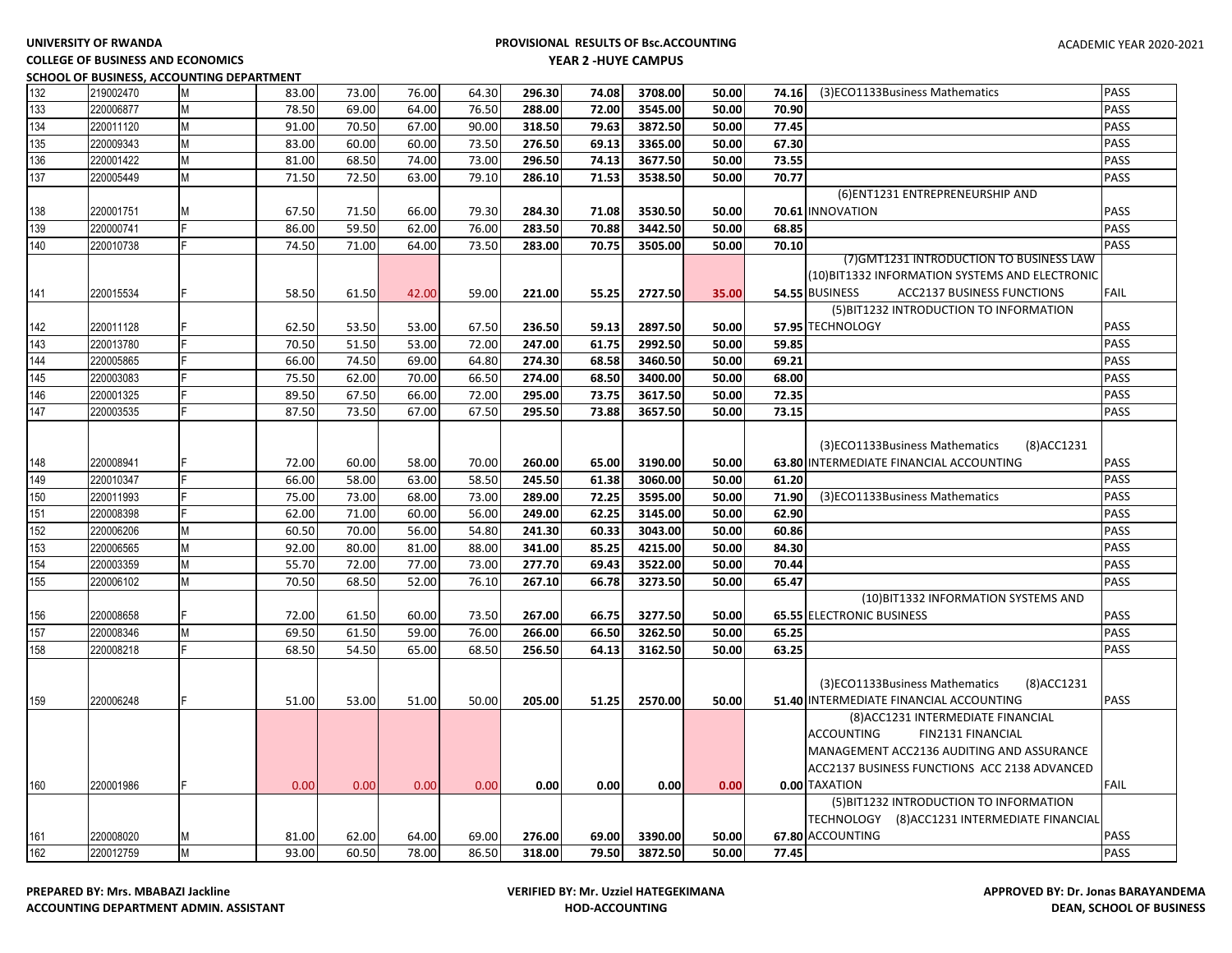**COLLEGE OF BUSINESS AND ECONOMICS SCHOOL OF BUSINESS, ACCOUNTING DEPARTMENT**

| 163 | 220006229 |    | 57.50 | 70.00 | 61.00 | 54.10 | 242.60 | 60.65 | 3081.00 | 50.00 | 61.62                                                     | <b>PASS</b> |
|-----|-----------|----|-------|-------|-------|-------|--------|-------|---------|-------|-----------------------------------------------------------|-------------|
|     |           |    |       |       |       |       |        |       |         |       | (1) GMT 1131 Introduction to Business Management          |             |
|     |           |    |       |       |       |       |        |       |         |       | (5) BIT1232 INTRODUCTION TO INFORMATION                   |             |
| 164 | 220007214 |    | 59.00 | 62.00 | 65.00 | 77.00 | 263.00 | 65.75 | 3265.00 | 50.00 | 65.30 TECHNOLOGY                                          | <b>PASS</b> |
| 165 | 220001406 |    | 80.50 | 69.00 | 61.00 | 62.50 | 273.00 | 68.25 | 3380.00 | 50.00 | 67.60                                                     | PASS        |
| 166 | 220002504 |    | 62.50 | 71.00 | 61.00 | 61.30 | 255.80 | 63.95 | 3218.00 | 50.00 | 64.36                                                     | PASS        |
|     |           |    |       |       |       |       |        |       |         |       | (8) ACC1231 INTERMEDIATE FINANCIAL                        |             |
| 167 | 220008949 |    | 51.50 | 59.00 | 61.00 | 62.00 | 233.50 | 58.38 | 2935.00 | 50.00 | 58.70 ACCOUNTING                                          | PASS        |
| 168 | 219006459 |    | 77.00 | 71.00 | 68.00 | 70.30 | 286.30 | 71.58 | 3558.00 | 50.00 | 71.16                                                     | PASS        |
| 169 | 220000566 |    | 91.50 | 76.50 | 70.00 | 67.30 | 305.30 | 76.33 | 3785.50 | 50.00 | 75.71                                                     | PASS        |
| 170 | 220007101 |    | 86.00 | 77.00 | 66.00 | 60.60 | 289.60 | 72.40 | 3611.00 | 50.00 | 72.22                                                     | PASS        |
|     |           |    |       |       |       |       |        |       |         |       | (6) ENT1231 ENTREPRENEURSHIP AND                          |             |
| 171 | 220007536 |    | 63.50 | 69.00 | 72.00 | 71.00 | 275.50 | 68.88 | 3460.00 | 50.00 | 69.20 INNOVATION                                          | PASS        |
| 172 | 220008347 |    | 88.00 | 75.50 | 67.00 | 91.00 | 321.50 | 80.38 | 3927.50 | 50.00 | 78.55 (1) GMT 1131 Introduction to Business Management    | PASS        |
| 173 | 220015530 |    | 91.00 | 74.00 | 70.00 | 89.00 | 324.00 | 81.00 | 3960.00 | 50.00 | 79.20                                                     | <b>PASS</b> |
|     |           |    |       |       |       |       |        |       |         |       |                                                           |             |
|     |           |    |       |       |       |       |        |       |         |       | (3)ECO1133Business Mathematics<br>(8)ACC1231              |             |
| 174 | 220003785 |    | 60.50 | 65.00 | 62.00 | 54.80 | 242.30 | 60.58 | 3058.00 | 50.00 | 61.16 INTERMEDIATE FINANCIAL ACCOUNTING                   | PASS        |
| 175 | 220012608 |    | 84.50 | 67.00 | 57.00 | 91.00 | 299.50 | 74.88 | 3615.00 | 50.00 | 72.30                                                     | PASS        |
|     |           |    |       |       |       |       |        |       |         |       | (6) ENT1231 ENTREPRENEURSHIP AND                          |             |
| 176 | 220013064 |    | 69.50 | 64.50 | 53.00 | 71.00 | 258.00 | 64.50 | 3167.50 | 50.00 | 63.35 INNOVATION                                          | PASS        |
| 177 | 220008054 |    | 71.50 | 59.00 | 51.00 | 65.00 | 246.50 | 61.63 | 3015.00 | 50.00 | (4) ACC1131 Introduction to Financial Accounting<br>60.30 | PASS        |
| 178 | 220008400 |    | 78.00 | 62.50 | 50.00 | 75.50 | 266.00 | 66.50 | 3222.50 | 50.00 | 64.45<br>(12) ACC1331 PRINCIPLES OF TAXATION              | PASS        |
| 179 | 218002706 |    | 68.50 | 66.50 | 54.00 | 57.80 | 246.80 | 61.70 | 3070.50 | 50.00 | 61.41                                                     | PASS        |
| 180 | 220006357 |    | 86.50 | 77.00 | 77.00 | 79.80 | 320.30 | 80.08 | 3973.00 | 50.00 | 79.46                                                     | <b>PASS</b> |
| 181 | 220004325 |    | 91.00 | 74.00 | 71.00 | 87.10 | 323.10 | 80.78 | 3956.00 | 50.00 | (2) ECO 1131 Principles of Economics<br>79.12             | PASS        |
| 182 | 219004763 |    | 54.50 | 50.00 | 57.00 | 59.30 | 220.80 | 55.20 | 2743.00 | 50.00 | 54.86                                                     | <b>PASS</b> |
| 183 | 220006605 |    | 83.50 | 65.00 | 63.00 | 87.50 | 299.00 | 74.75 | 3630.00 | 50.00 | 72.60                                                     | PASS        |
| 184 | 218004828 |    | 70.00 | 65.00 | 55.00 | 61.80 | 251.80 | 62.95 | 3118.00 | 50.00 | 62.36 (1) GMT 1131 Introduction to Business Management    | PASS        |
| 185 | 220006414 |    | 70.50 | 73.60 | 66.00 | 71.80 | 281.90 | 70.48 | 3517.00 | 50.00 | 70.34                                                     | <b>PASS</b> |
|     |           |    |       |       |       |       |        |       |         |       | (5) BIT1232 INTRODUCTION TO INFORMATION                   |             |
| 186 | 220007834 |    | 88.50 | 76.50 | 72.00 | 92.00 | 329.00 | 82.25 | 4032.50 | 50.00 | 80.65 TECHNOLOGY                                          | <b>PASS</b> |
|     |           |    |       |       |       |       |        |       |         |       | (6)ENT1231 ENTREPRENEURSHIP AND                           |             |
| 187 | 220010439 |    | 72.00 | 63.50 | 67.00 | 64.50 | 267.00 | 66.75 | 3322.50 | 50.00 | 66.45 INNOVATION<br>(12) ACC1331 PRINCIPLES OF            | <b>PASS</b> |
|     | 217187374 | F  |       |       |       |       |        |       |         |       | ECO 1131 Principles of Economics (3)ECO1133Business       |             |
| 188 |           |    | 66.50 | 0.00  | 0.00  | 60.00 | 126.50 | 31.63 | 1265.00 | 20.00 | 25.30 Mathematics (4) ACC1131 Introduction to Financial   | <b>FAIL</b> |
|     | 220005421 | Е  |       |       |       |       |        |       |         |       | ECO 1131 Principles of Economics (3)ECO1133Business       |             |
| 189 |           |    | 84.00 | 65.00 | 62.00 | 70.50 | 281.50 | 70.38 | 3450.00 | 50.00 | 69.00 Mathematics (4) ACC1131 Introduction to Financial   | <b>PASS</b> |
|     | 220003888 | F. |       |       |       |       |        |       |         |       | ECO 1131 Principles of Economics (3)ECO1133Business       |             |
| 190 |           |    | 73.00 | 70.50 | 59.00 | 64.00 | 266.50 | 66.63 | 3312.50 | 50.00 | 66.25 Mathematics (4) ACC1131 Introduction to Financial   | <b>PASS</b> |
|     | 220003610 | M  |       |       |       |       |        |       |         |       | ECO 1131 Principles of Economics (3)ECO1133Business       |             |
| 191 |           |    | 0.00  | 0.00  | 0.00  | 0.00  | 0.00   | 0.00  | 0.00    | 0.00  | 0.00 Mathematics (4) ACC1131 Introduction to Financial    | <b>FAIL</b> |
|     | 220007605 | M  |       |       |       |       |        |       |         |       | ECO 1131 Principles of Economics (3)ECO1133Business       |             |
| 192 |           |    | 84.00 | 64.50 | 66.00 | 78.30 | 292.80 | 73.20 | 3580.50 | 50.00 | 71.61 Mathematics (4) ACC1131 Introduction to Financial   | <b>PASS</b> |